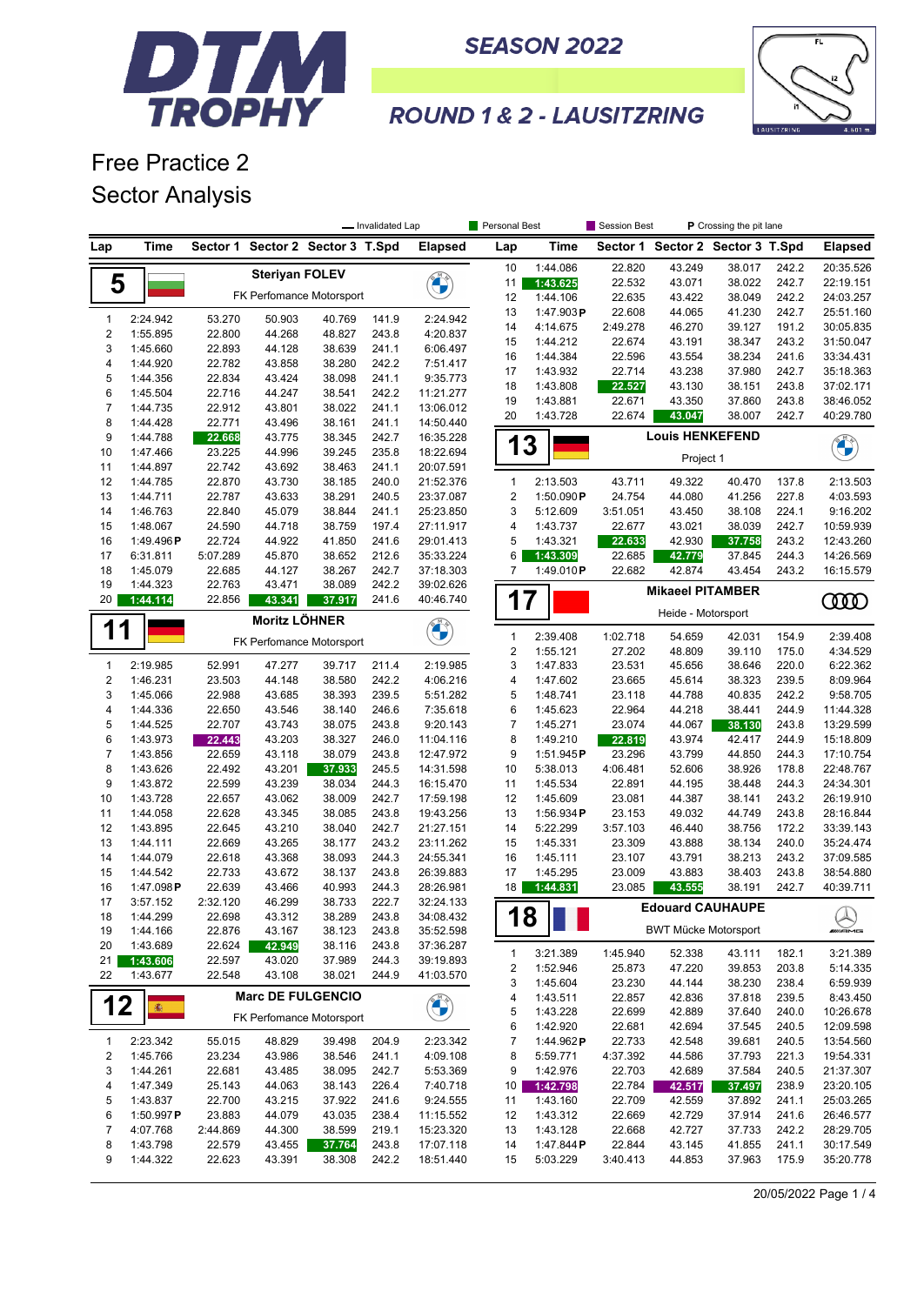

**SEASON 2022** 



## **ROUND 1 & 2 - LAUSITZRING**

Free Practice 2 Sector Analysis

|                |                      |                  |                             |                                  | - Invalidated Lap |                        | Personal Best           |                      | Session Best       | P Crossing the pit lane          |                  |                |                        |
|----------------|----------------------|------------------|-----------------------------|----------------------------------|-------------------|------------------------|-------------------------|----------------------|--------------------|----------------------------------|------------------|----------------|------------------------|
| Lap            | <b>Time</b>          |                  |                             | Sector 1 Sector 2 Sector 3 T.Spd |                   | <b>Elapsed</b>         | Lap                     | <b>Time</b>          |                    | Sector 1 Sector 2 Sector 3 T.Spd |                  |                | <b>Elapsed</b>         |
| 16             | 1:43.176             | 22.806           | 42.645                      | 37.725                           | 241.1             | 37:03.954              | 11                      | 4:06.149             | 2:43.123           | 44.701                           | 38.325           | 220.4          | 22:26.083              |
| 17             | 1:43.642             | 22.735           | 42.644                      | 38.263                           | 242.7             | 38:47.596              | 12                      | 1:45.463             | 23.053             | 44.101                           | 38.309           | 242.2          | 24:11.546              |
| 18             | 1:45.180 $P$         | 22.624           | 42.758                      | 39.798                           | 242.7             | 40:32.776              | 13                      | 1:44.656             | 23.025             | 43.549                           | 38.082           | 241.6          | 25:56.202              |
|                |                      |                  |                             | Rodrigo Dias ALMEIDA             |                   |                        | 14                      | 1:45.709             | 23.199             | 43.964                           | 38.546           | 241.1          | 27:41.911              |
| 19             |                      |                  |                             |                                  |                   | $\lambda$              | 15                      | 1:52.549P            | 23.186             | 43.999                           | 45.364           | 241.1          | 29:34.460              |
|                |                      |                  | <b>BWT Mücke Motorsport</b> |                                  |                   | <b><i>INNE</i></b>     | 16                      | 4:50.103             | 3:26.629           | 44.850                           | 38.624           | 222.2          | 34:24.563              |
| $\mathbf{1}$   | 3:07.421             | 1:37.505         | 51.008                      | 38.908                           | 146.1             | 3:07.421               | 17                      | 1:44.558             | 22.958             | 43.593                           | 38.007           | 242.7          | 36:09.121              |
| $\sqrt{2}$     | 1:45.666             | 23.524           | 43.825                      | 38.317                           | 237.4             | 4:53.087               | 18<br>19                | 1:44.109             | 22.779<br>22.954   | 43.216<br>43.550                 | 38.114<br>38.191 | 244.3<br>243.2 | 37:53.230<br>39:37.925 |
| 3              | 1:44.179             | 22.987           | 43.291                      | 37.901                           | 239.5             | 6:37.266               | 20                      | 1:44.695<br>1:44.627 | 22.936             | 43.408                           | 38.283           | 243.8          | 41:22.552              |
| $\overline{4}$ | 1:44.006             | 22.917           | 43.470                      | 37.619                           | 239.5             | 8:21.272               |                         |                      |                    |                                  |                  |                |                        |
| 5              | 1:47.104P            | 22.808           | 43.324                      | 40.972                           | 238.9             | 10:08.376              | 25                      |                      |                    | <b>Daniel GREGOR</b>             |                  |                | 2. °                   |
| 6              | 5:09.528             | 3:44.969         | 45.202                      | 39.357                           | 207.3             | 15:17.904              |                         |                      |                    | KÜS Team Bernhard                |                  |                | PORSCHE                |
| 7              | 1:43.110             | 22.804           | 42.797                      | 37.509                           | 240.0             | 17:01.014              |                         |                      |                    |                                  |                  |                |                        |
| 8              | 1:43.791             | 22.683           | 43.045                      | 38.063                           | 238.9             | 18:44.805              | $\mathbf{1}$            | 2:16.080P            | 44.468             | 49.698                           | 41.914           | 149.6          | 2:16.080               |
| 9              | 1:43.278<br>1:43.564 | 22.789<br>22.858 | 42.893<br>43.009            | 37.596<br>37.697                 | 238.9<br>238.9    | 20:28.083              | $\overline{c}$<br>3     | 6:09.013<br>1:44.282 | 4:43.878<br>23.065 | 45.396<br>43.079                 | 39.739<br>38.138 | 217.3<br>234.3 | 8:25.093<br>10:09.375  |
| 10<br>11       | 1:43.476             | 22.875           | 42.800                      | 37.801                           | 238.4             | 22:11.647<br>23:55.123 | 4                       | 1:44.323             | 22.833             | 43.331                           | 38.159           | 237.4          | 11:53.698              |
| 12             | 1:48.497P            | 22.796           | 43.143                      | 42.558                           | 239.5             | 25:43.620              | 5                       | 1:43.736             | 22.704             | 42.851                           | 38.181           | 239.5          | 13:37.434              |
| 13             | 5:09.610             | 3:37.478         | 51.339                      | 40.793                           | 160.2             | 30:53.230              | 6                       | 1:43.484             | 22.648             | 42.811                           | 38.025           | 240.0          | 15:20.918              |
| 14             | 1:43.189             | 22.896           | 42.721                      | 37.572                           | 239.5             | 32:36.419              | 7                       | 1:50.471P            | 22.733             | 43.109                           | 44.629           | 240.0          | 17:11.389              |
| 15             | 1:43.721             | 22.614           | 43.043                      | 38.064                           | 240.5             | 34:20.140              | 8                       | 4:52.214             | 3:29.743           | 43.709                           | 38.762           | 229.3          | 22:03.603              |
| 16             | 1:43.557             | 22.763           | 42.985                      | 37.809                           | 240.0             | 36:03.697              | 9                       | 1:44.089             | 22.819             | 43.191                           | 38.079           | 238.9          | 23:47.692              |
| 17             | 1:50.632             | 22.872           | 43.089                      | 44.671                           | 241.1             | 37:54.329              | 10                      | 1:44.467             | 23.140             | 43.136                           | 38.191           | 235.3          | 25:32.159              |
| 18             | 1:46.513             | 22.729           | 44.594                      | 39.190                           | 242.2             | 39:40.842              | 11                      | 1:44.135             | 22.583             | 43.411                           | 38.141           | 243.2          | 27:16.294              |
|                |                      |                  |                             |                                  |                   |                        | 12                      | 1:45.980 $P$         | 22.803             | 43.297                           | 39.880           | 239.5          | 29:02.274              |
| 21             |                      |                  |                             | <b>Alexandre PAPADOPULOS</b>     |                   |                        | 13                      | 4:26.540             | 3:00.116           | 47.762                           | 38.662           | 204.9          | 33:28.814              |
|                |                      |                  |                             | Selleslagh Racing Team (SRT)     |                   | <b><i>INNE</i></b>     | 14                      | 1:44.453             | 22.920             | 43.384                           | 38.149           | 238.4          | 35:13.267              |
| $\mathbf{1}$   |                      |                  |                             |                                  |                   |                        | 15                      | 1:44.533             | 22.881             | 43.342                           | 38.310           | 239.5          | 36:57.800              |
| $\sqrt{2}$     | 2:05.236<br>1:45.727 | 39.187<br>23.680 | 47.481<br>43.795            | 38.568<br>38.252                 | 161.9<br>234.8    | 2:05.236<br>3:50.963   | 16                      | 1:44.274             | 22.694             | 43.296                           | 38.284           | 241.1          | 38:42.074              |
| 3              | 1:45.339             | 23.216           | 43.860                      | 38.263                           | 237.4             | 5:36.302               | 17                      | 1:44.362             | 22.842             | 43.144                           | 38.376           | 240.5          | 40:26.436              |
| $\overline{4}$ | 1:46.452             | 23.210           | 44.950                      | 38.292                           | 235.8             | 7:22.754               |                         |                      |                    | <b>Ricky CAPO</b>                |                  |                | æ.                     |
| 5              | 1:44.739             | 23.101           | 43.376                      | 38.262                           | 237.9             | 9:07.493               | 26                      | $\frac{1}{2}$        |                    |                                  |                  |                |                        |
| 6              | 1:44.869             | 23.091           | 43.489                      | 38.289                           | 236.8             | 10:52.362              |                         |                      |                    | KÜS Team Bernhard                |                  |                | PORSCHE                |
| $\overline{7}$ | 1:44.512             | 23.103           | 43.337                      | 38.072                           | 236.8             | 12:36.874              | $\mathbf{1}$            | 2:10.607P            | 39.650             | 48.229                           | 42.728           | 186.5          | 2:10.607               |
| 8              | 1:46.708P            | 23.032           | 43.653                      | 40.023                           | 236.8             | 14:23.582              | $\overline{\mathbf{c}}$ | 4:58.151             | 3:33.562           | 45.467                           | 39.122           | 223.1          | 7:08.758               |
| 9              | 3:50.055             | 2:26.301         | 45.340                      | 38.414                           | 193.5             | 18:13.637              | 3                       | 1:45.224             | 23.258             | 43.750                           | 38.216           | 240.0          | 8:53.982               |
| 10             | 1:46.730P            | 22.964           | 43.533                      | 40.233                           | 233.8             | 20:00.367              | 4                       | 1:44.140             | 22.780             | 43.336                           | 38.024           | 241.6          | 10:38.122              |
| 11             | 3:44.007             | 2:21.925         | 44.017                      | 38.065                           | 219.1             | 23:44.374              | 5                       | 1:43.005             | 22.716             | 42.585                           | 37.704           | 242.2          | 12:21.127              |
| 12             | 1:44.139             | 22.885           | 43.414                      | 37.840                           | 240.5             | 25:28.513              | 6                       | 1:56.048 $P$         | 22.492             | 51.241                           | 42.315           | 244.3          | 14:17.175              |
| 13             | 1:48.884             | 24.052           | 46.554                      | 38.278                           | 225.0             | 27:17.397              | 7                       | 4:38.069             | 3:14.099           | 45.055                           | 38.915           | 223.1          | 18:55.244              |
| 14             | 1:44.598             | 23.051           | 43.325                      | 38.222                           | 241.1             | 29:01.995              | 8                       | 1:44.489             | 23.010             | 43.270                           | 38.209           | 241.6          | 20:39.733              |
| 15             | 1:45.762             | 23.140           | 43.632                      | 38.990                           | 237.9             | 30:47.757              | 9                       | 1:44.031             | 22.959             | 43.101                           | 37.971           | 242.7          | 22:23.764              |
| 16             | 1:45.111             | 23.108           | 43.740                      | 38.263                           | 236.8             | 32:32.868              | 10                      | 1:52.867             | 22.728             | 51.834                           | 38.305           | 242.2          | 24:16.631              |
| 17             | 1:44.371             | 22.947           | 43.404                      | 38.020                           | 238.4             | 34:17.239              | 11                      | 1:43.892             | 22.645             | 43.184                           | 38.063           | 243.8          | 26:00.523              |
| 18             | 1:44.864             | 23.014           | 43.226                      | 38.624                           | 237.4             | 36:02.103              | 12                      | 1:44.474             | 22.891             | 43.581                           | 38.002           | 242.7          | 27:44.997              |
| 19             | 1:48.066             | 24.678           | 43.950                      | 39.438                           | 162.7             | 37:50.169              | 13                      | 1:46.014             | 22.885             | 44.874                           | 38.255           | 242.2          | 29:31.011              |
| 20             | 1:44.564             | 23.186           | 43.198                      | 38.180                           | 240.0             | 39:34.733              | 14                      | 1:44.472             | 22.789             | 43.554                           | 38.129           | 241.6<br>242.7 | 31:15.483              |
|                |                      |                  | <b>Jordan WALLACE</b>       |                                  |                   |                        | 15<br>16                | 1:43.938<br>1:44.482 | 22.595<br>22.660   | 43.247<br>43.667                 | 38.096<br>38.155 | 241.6          | 32:59.421<br>34:43.903 |
| 23             |                      |                  |                             | FK Perfomance Motorsport         |                   | <b>CONTROL</b>         | 17                      | 1:44.742             | 22.688             | 43.688                           | 38.366           | 242.2          | 36:28.645              |
|                |                      |                  |                             |                                  |                   |                        | 18                      | 1:46.768P            | 22.787             | 43.613                           | 40.368           | 243.2          | 38:15.413              |
| 1              | 2:25.606             | 57.019           | 48.286                      | 40.301                           | 172.5             | 2:25.606               |                         |                      |                    |                                  |                  |                |                        |
| 2              | 1:46.399             | 23.475           | 44.031                      | 38.893                           | 241.6             | 4:12.005               | 31                      | $\bullet$            |                    | <b>Thiago VIVACQUA</b>           |                  |                | ഝ                      |
| 3              | 1:46.196             | 24.021           | 43.893                      | 38.282                           | 240.0             | 5:58.201               |                         |                      |                    | Heide - Motorsport               |                  |                |                        |
| 4<br>5         | 1:45.240<br>1:44.818 | 23.204<br>22.989 | 43.714<br>43.599            | 38.322<br>38.230                 | 242.2<br>241.1    | 7:43.441<br>9:28.259   | 1                       | 2:37.949             | 1:00.207           | 54.883                           | 42.859           | 151.0          | 2:37.949               |
| 6              | 1:44.877             | 23.138           | 43.730                      | 38.009                           | 241.6             | 11:13.136              | 2                       | 1:54.569             | 27.059             | 48.202                           | 39.308           | 205.3          | 4:32.518               |
| 7              | 1:43.919             | 22.766           | 43.244                      | 37.909                           | 242.7             | 12:57.055              | 3                       | 1:47.744             | 24.511             | 44.955                           | 38.278           | 236.8          | 6:20.262               |
| 8              | 1:44.098             | 22.941           | 43.255                      | 37.902                           | 242.7             | 14:41.153              | 4                       | 1:44.105             | 23.105             | 43.210                           | 37.790           | 243.8          | 8:04.367               |
| 9              | 1:44.635             | 22.939           | 43.652                      | 38.044                           | 242.2             | 16:25.788              | 5                       | 1:44.236             | 23.017             | 43.536                           | 37.683           | 242.7          | 9:48.603               |
| 10             | 1:54.146P            | 23.260           | 44.569                      | 46.317                           | 239.5             | 18:19.934              | 6                       | 1:43.597             | 22.831             | 43.198                           | 37.568           | 243.8          | 11:32.200              |

20/05/2022 Page 2 / 4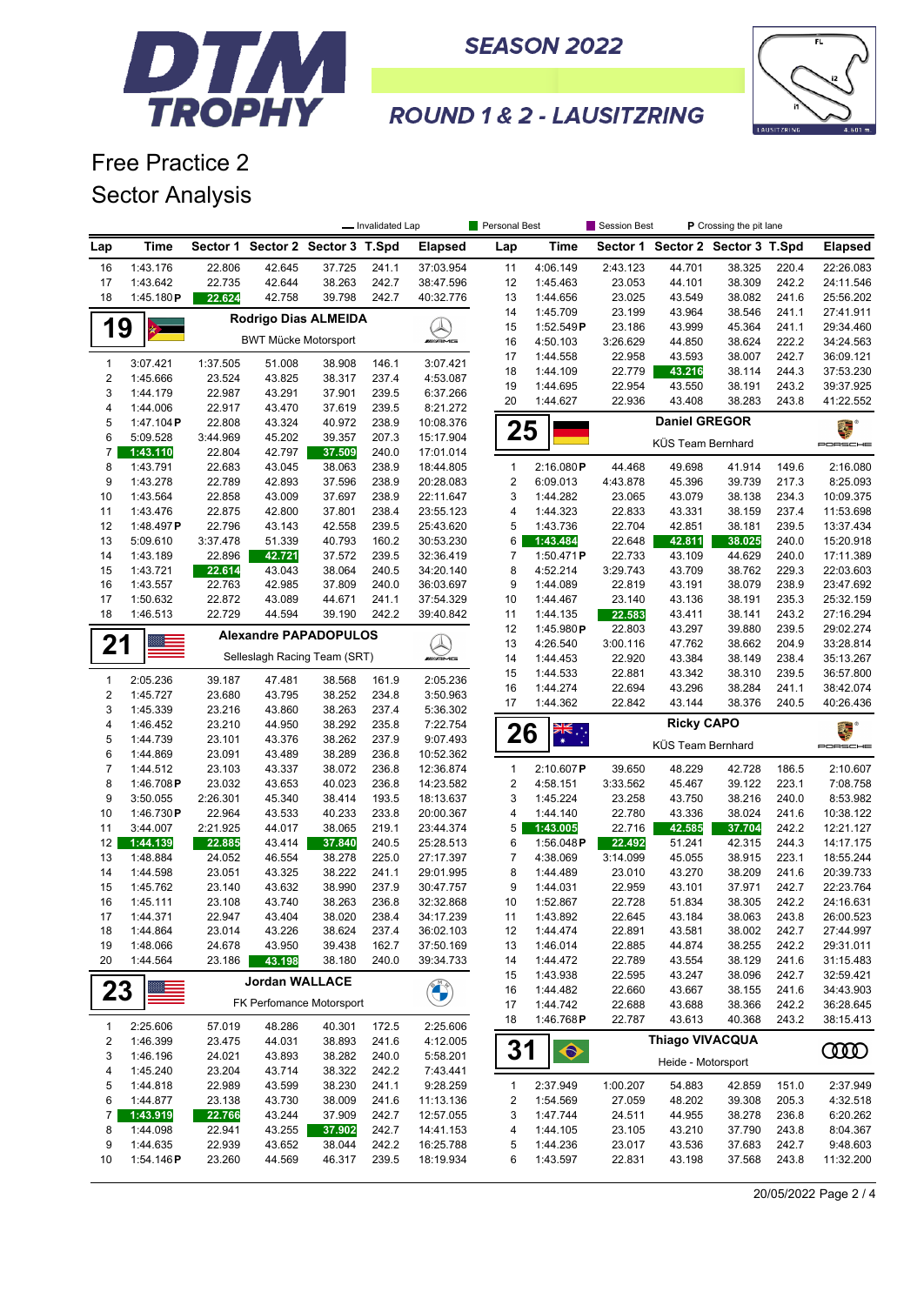



**ROUND 1 & 2 - LAUSITZRING** 

Free Practice 2 Sector Analysis

|                |                        |                    |                                  |                  | - Invalidated Lap |                        | Personal Best           |                       | Session Best       | P Crossing the pit lane |                                  |                |                        |
|----------------|------------------------|--------------------|----------------------------------|------------------|-------------------|------------------------|-------------------------|-----------------------|--------------------|-------------------------|----------------------------------|----------------|------------------------|
| Lap            | <b>Time</b>            |                    | Sector 1 Sector 2 Sector 3 T.Spd |                  |                   | <b>Elapsed</b>         | Lap                     | Time                  |                    |                         | Sector 1 Sector 2 Sector 3 T.Spd |                | <b>Elapsed</b>         |
| $\overline{7}$ | 1:43.271               | 22.795             | 42.807                           | 37.669           | 244.9             | 13:15.471              | 19                      | 1:46.441              | 23.303             | 43.655                  | 39.483                           | 243.8          | 38:18.574              |
| 8              | 1:43.328               | 22.898             | 42.892                           | 37.538           | 244.3             | 14:58.799              | 20 <sub>1</sub>         | 1:44.695              | 23.170             | 43.292                  | 38.233                           | 244.3          | 40:03.269              |
| 9              | 1:43.163               | 22.857             | 42.729                           | 37.577           | 244.3             | 16:41.962              |                         |                       |                    | <b>Jacob RIEGEL</b>     |                                  |                |                        |
| 10             | 1:48.033P              | 23.207             | 43.052                           | 41.774           | 243.8             | 18:29.995              | 63                      |                       |                    | Speed Monkeys           |                                  |                |                        |
| 11<br>12       | 5:10.239<br>1:44.238   | 3:45.815<br>23.569 | 46.134<br>43.173                 | 38.290<br>37.496 | 194.2<br>242.7    | 23:40.234<br>25:24.472 |                         |                       |                    |                         |                                  |                |                        |
| 13             | 1:43.693               | 22.871             | 43.157                           | 37.665           | 243.2             | 27:08.165              | $\mathbf{1}$            | 2:15.343              | 47.166             | 48.897                  | 39.280                           | 171.4          | 2:15.343               |
| 14             | 1:46.013               | 22.843             | 45.225                           | 37.945           | 244.3             | 28:54.178              | $\overline{\mathbf{c}}$ | 1:49.571              | 24.172             | 46.240                  | 39.159                           | 177.0          | 4:04.914               |
| 15             | 1:43.717               | 22.920             | 43.210                           | 37.587           | 243.2             | 30:37.895              | 3                       | 1:45.259              | 23.156             | 43.742                  | 38.361                           | 237.4          | 5:50.173               |
| 16             | 2:00.719P              | 23.004             | 43.519                           | 54.196           | 242.7             | 32:38.614              | 4<br>5                  | 1:44.632<br>2:02.538P | 22.782<br>24.389   | 43.550<br>51.593        | 38.300<br>46.556                 | 240.0<br>169.8 | 7:34.805<br>9:37.343   |
|                |                        |                    | <b>Theo OEVERHAUS</b>            |                  |                   |                        | 6                       | 7:34.797              | 5:51.572           | 55.176                  | 48.049                           | 153.2          | 17:12.140              |
| 34             |                        |                    |                                  |                  |                   |                        | $\boldsymbol{7}$        | 1:58.126              | 27.297             | 48.835                  | 41.994                           | 207.3          | 19:10.266              |
|                |                        |                    | Walkenhorst Motorsport           |                  |                   |                        | 8                       | 1:47.055              | 23.605             | 44.227                  | 39.223                           | 233.8          | 20:57.321              |
| 1              | 3:14.556               | 1:49.254           | 46.404                           | 38.898           | 191.5             | 3:14.556               | 9                       | 1:48.694              | 22.966             | 46.102                  | 39.626                           | 196.0          | 22:46.015              |
| 2              | 1:47.741               | 25.031             | 43.986                           | 38.724           | 228.8             | 5:02.297               | 10                      | 1:43.658              | 22.614             | 43.049                  | 37.995                           | 242.2          | 24:29.673              |
| 3              | 1:47.127               | 23.335             | 43.730                           | 40.062           | 234.3             | 6:49.424               | 11                      | 1:43.980              | 22.510             | 43.460                  | 38.010                           | 242.7          | 26:13.653              |
| 4              | 1:44.677               | 22.878             | 43.335                           | 38.464           | 239.5             | 8:34.101               | 12                      | 1:47.644P             | 22.604             | 43.349                  | 41.691                           | 241.6          | 28:01.297              |
| 5              | 1:44.916               | 23.092             | 43.408                           | 38.416           | 236.8             | 10:19.017              | 13                      | 3:22.240              | 1:55.736           | 46.225                  | 40.279                           | 220.4          | 31:23.537              |
| 6              | 1:44.688               | 22.933             | 43.289                           | 38.466           | 238.4             | 12:03.705              | 14                      | 1:45.075              | 22.812             | 43.727                  | 38.536                           | 238.4          | 33:08.612              |
| 7<br>8         | 1:46.896P<br>11:08.457 | 23.009<br>9:45.866 | 43.289<br>44.096                 | 40.598<br>38.495 | 237.4<br>214.7    | 13:50.601<br>24:59.058 | 15<br>16                | 1:44.508<br>1:44.338  | 22.789<br>22.692   | 43.498<br>43.528        | 38.221<br>38.118                 | 240.5<br>241.1 | 34:53.120<br>36:37.458 |
| 9              | 1:44.593               | 22.991             | 43.220                           | 38.382           | 238.4             | 26:43.651              | 17                      | 1:46.903              | 24.081             | 44.356                  | 38.466                           | 232.8          | 38:24.361              |
| 10             | 1:44.950               | 23.072             | 43.506                           | 38.372           | 236.3             | 28:28.601              | 18                      | 1:45.000              | 22.966             | 43.659                  | 38.375                           | 240.0          | 40:09.361              |
| 11             | 1:47.397P              | 22.970             | 43.480                           | 40.947           | 237.9             | 30:15.998              |                         |                       |                    |                         |                                  |                |                        |
| 12             | 4:55.787               | 3:33.582           | 43.849                           | 38.356           | 219.5             | 35:11.785              | 66                      |                       |                    | <b>Matias SALONEN</b>   |                                  |                | <b>CODO</b>            |
| 13             | 1:44.772               | 22.875             | 43.538                           | 38.359           | 238.9             | 36:56.557              |                         |                       |                    | T3 Motorsport           |                                  |                |                        |
| 14             | 1:44.869               | 22.992             | 43.277                           | 38.600           | 238.4             | 38:41.426              | $\mathbf{1}$            | 2:18.139              | 48.137             | 49.999                  | 40.003                           | 173.1          | 2:18.139               |
| 15             | 1:44.653               | 22.968             | 43.240                           | 38.445           | 239.5             | 40:26.079              | $\boldsymbol{2}$        | 1:47.441              | 23.872             | 44.745                  | 38.824                           | 240.5          | 4:05.580               |
|                |                        |                    | <b>Colin CARESANI</b>            |                  |                   |                        | 3                       | 1:45.200              | 23.317             | 43.536                  | 38.347                           | 240.5          | 5:50.780               |
| 47             |                        |                    | Project 1                        |                  |                   | <b>CALL OF</b>         | 4                       | 1:44.468              | 22.905             | 43.456                  | 38.107                           | 243.8          | 7:35.248               |
|                |                        |                    |                                  |                  |                   |                        | 5                       | 1:44.187              | 22.730             | 43.732                  | 37.725                           | 244.3          | 9:19.435               |
| 1              | 2:12.829               | 42.585             | 48.565                           | 41.679           | 89.3              | 2:12.829               | 6                       | 1:45.529              | 22.844             | 44.663                  | 38.022                           | 243.2          | 11:04.964              |
| 2              | 1:48.972P              | 24.940             | 44.070                           | 39.962           | 236.3             | 4:01.801               | $\overline{7}$          | 1:43.824              | 23.029             | 43.074                  | 37.721                           | 242.2          | 12:48.788              |
| 3              | 5:19.759               | 3:55.192           | 45.118                           | 39.449           | 224.5             | 9:21.560               | 8                       | 1:43.189              | 22.725             | 42.740                  | 37.724                           | 245.5          | 14:31.977              |
| 4<br>5         | 1:44.066<br>1:47.073   | 22.626<br>24.784   | 43.419<br>44.308                 | 38.021<br>37.981 | 244.9<br>154.7    | 11:05.626<br>12:52.699 | 9<br>10                 | 1:47.636P<br>3:40.517 | 22.899<br>2:18.215 | 43.458<br>44.280        | 41.279<br>38.022                 | 242.7<br>225.0 | 16:19.613<br>20:00.130 |
| 6              | 1:43.477               | 22.705             | 42.993                           | 37.779           | 245.5             | 14:36.176              | 11                      | 1:43.717              | 22.932             | 43.025                  | 37.760                           | 242.7          | 21:43.847              |
| 7              | 1:43.737               | 22.672             | 43.035                           | 38.030           | 245.5             | 16:19.913              | 12                      | 1:43.404              | 22.766             | 42.991                  | 37.647                           | 243.2          | 23:27.251              |
| 8              | 2:44.050P              | 25.842             | 1:18.098                         | 1:00.110         | 117.0             | 19:03.963              | 13                      | 1:43.465              | 22.771             | 42.955                  | 37.739                           | 244.9          | 25:10.716              |
|                |                        |                    | <b>Sophie HOFMANN</b>            |                  |                   |                        | 14                      | 1:43.370              | 22.811             | 43.023                  | 37.536                           | 243.8          | 26:54.086              |
| 48             |                        |                    |                                  |                  |                   | ന്ത                    | 15                      | 1:49.777              | 22.739             | 46.887                  | 40.151                           | 244.3          | 28:43.863              |
|                |                        |                    | Heide - Motorsport               |                  |                   |                        | 16                      | 1:43.856              | 22.816             | 43.172                  | 37.868                           | 243.8          | 30:27.719              |
| 1              | 2:38.857               | 1:02.040           | 54.198                           | 42.619           | 165.6             | 2:38.857               | 17                      | 1:43.434              | 22.761             | 43.061                  | 37.612                           | 243.2          | 32:11.153              |
| 2              | 1:54.374               | 27.101             | 48.040                           | 39.233           | 192.9             | 4:33.231               | 18                      | 1:43.822              | 22.697             | 43.041                  | 38.084                           | 243.8          | 33:54.975              |
| 3              | 1:48.694               | 24.592             | 45.315                           | 38.787           | 240.5             | 6:21.925               | 19                      | 1:43.991              | 22.758             | 43.282                  | 37.951                           | 244.3          | 35:38.966              |
| 4              | 1:46.730               | 24.025             | 44.605                           | 38.100           | 237.9             | 8:08.655               | 20<br>21                | 1:43.762<br>1:51.045  | 22.743<br>24.309   | 43.228<br>47.344        | 37.791<br>39.392                 | 244.3<br>198.9 | 37:22.728<br>39:13.773 |
| 5              | 1:45.439               | 23.690             | 43.741                           | 38.008           | 240.0             | 9:54.094               | 22                      | 1:43.137              | 22.676             | 42.828                  | 37.633                           | 245.5          | 40:56.910              |
| 6              | 1:45.210               | 23.636             | 43.697                           | 37.877           | 240.0             | 11:39.304              |                         |                       |                    |                         |                                  |                |                        |
| 7              | 1:52.637 $P$           | 23.688             | 43.912                           | 45.037           | 240.0             | 13:31.941              | 77                      |                       |                    | <b>J.P. SOUTHERN</b>    |                                  |                | <b>COOD</b>            |
| 8              | 3:51.953               | 2:24.401           | 48.692                           | 38.860           | 179.7             | 17:23.894              |                         |                       |                    | T3 Motorsport           |                                  |                |                        |
| 9<br>10        | 1:45.689<br>1:45.526   | 23.695<br>23.348   | 43.997<br>43.774                 | 37.997<br>38.404 | 238.9<br>240.5    | 19:09.583<br>20:55.109 | $\mathbf{1}$            | 2:38.894              | 55.540             | 54.165                  | 49.189                           | 138.3          | 2:38.894               |
| 11             | 1:51.251               | 23.745             | 48.565                           | 38.941           | 219.5             | 22:46.360              | $\overline{\mathbf{c}}$ | 2:01.643              | 27.216             | 49.321                  | 45.106                           | 211.4          | 4:40.537               |
| 12             | 1:46.536               | 23.531             | 45.065                           | 37.940           | 244.3             | 24:32.896              | 3                       | 1:44.839              | 23.019             | 43.842                  | 37.978                           | 243.8          | 6:25.376               |
| 13             | 1:44.915               | 23.089             | 43.981                           | 37.845           | 244.3             | 26:17.811              | 4                       | 1:48.234              | 22.886             | 43.844                  | 41.504                           | 246.0          | 8:13.610               |
| 14             | 1:45.055               | 23.236             | 43.902                           | 37.917           | 244.3             | 28:02.866              | 5                       | 1:44.442              | 23.019             | 43.204                  | 38.219                           | 241.6          | 9:58.052               |
| 15             | 1:52.626               | 23.441             | 49.550                           | 39.635           | 241.1             | 29:55.492              | 6                       | 1:43.855              | 22.974             | 43.083                  | 37.798                           | 241.6          | 11:41.907              |
| 16             | 1:58.547 $P$           | 23.275             | 48.792                           | 46.480           | 241.6             | 31:54.039              | 7                       | 1:43.950              | 23.059             | 43.133                  | 37.758                           | 242.2          | 13:25.857              |
| 17             | 2:53.002               | 1:29.088           | 45.485                           | 38.429           | 203.8             | 34:47.041              | 8                       | 1:44.012              | 23.131             | 43.074                  | 37.807                           | 240.5          | 15:09.869              |
| 18             | 1:45.092               | 23.283             | 43.859                           | 37.950           | 241.6             | 36:32.133              | 9                       | 1:50.269P             | 22.794             | 46.904                  | 40.571                           | 244.9          | 17:00.138              |

20/05/2022 Page 3 / 4